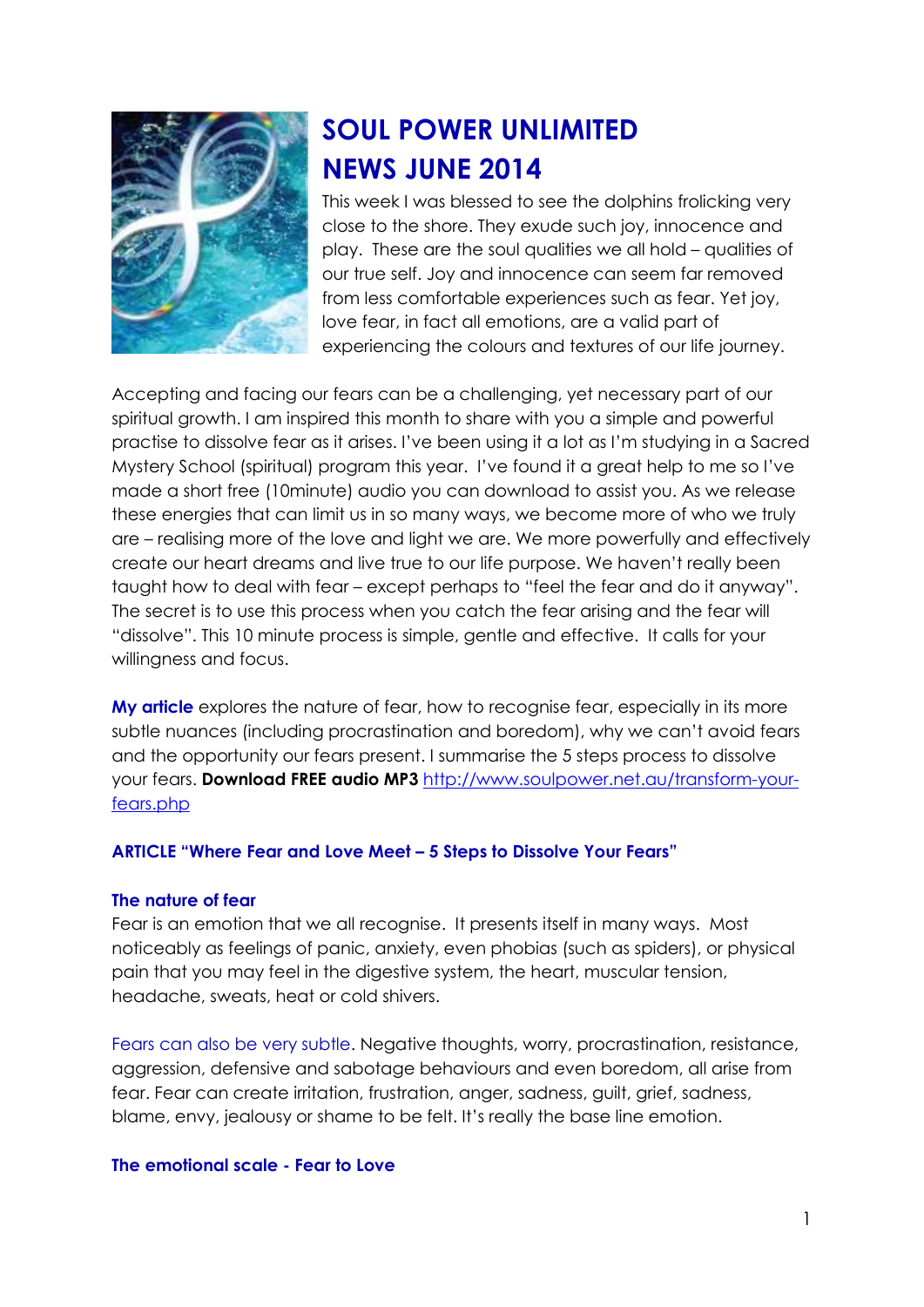Emotions are simply "e-motion" i.e. energy in motion that is moving through us. If you can imagine the whole spectrum of emotions on a scale from very dense (low vibrating) to light (high vibrating) energies, fear sits at the bottom dense end of the scale. At the other lighter end are emotions of love, joy, appreciation, freedom and enthusiasm.

When we learn to recognise fear in the various guises mentioned above, we know it as an energy that is dense, for it contracts us, feels like a shutting or closing down, pulling back and pulling in of our energy. In contrast love feels expansive, uplifting, open, free and all embracing. Love is the pinnacle of the emotional



spectrum that we move towards to experience wholeness and wellbeing.

Fear-based energies are parts of our ego locked into memories of traumatic experiences. These ego parts were created in previous times when we shut down our hearts to the flow of love. The traumatic memories when not resolved at the time, are stored – programmed into our cellular memories – often for lifetimes and over eons of time. These are the karmic memories we hold waiting for the opportunity to be balanced. The purpose of these parts of us that are holding fearbased memories is to protect or guard us from the danger or hurt they perceive when a person or situation triggers these memories. These parts of us can take control and can keep us locked into old patterns of behaviour. Fear causes our mind to become anxious, worry, overthink and analyse because we don't know where the fear comes from. Then it begins to protect us by closing our heart and energy field so that the fear cannot be released from our body, mind, soul and energy field. Our mind can believe the source of the fear is outside us in others or the environment.

### **Moving to love up the emotional scale**

We live in a fear-based culture fed by media coverage. Consider the daily news events with the potential to fuel our fears, creating a pervasive "mass consciousness" with an undercurrent of fear. Many advertisements, such as for insurance, health, aging and wellbeing, often appeal to our underlying fears to get us to buy. Fear breeds more fear, whether it be for our safety, job and financial security, loss of any kind, the weather patterns, conflict, persecution and injustice. As we sense fear in environments and in others, our fears activate within us. Depending on the karma that we each hold we'll resonate with specific fears that will personally stir our own fear based memories. For example, if you have fear-based programs around financial lack, you'll surely be triggered often in our material world. When we accept responsibility for our energy we can open our hearts to it and embrace it. As we offer our loving acceptance to meet the fear, the pure light of the universe flows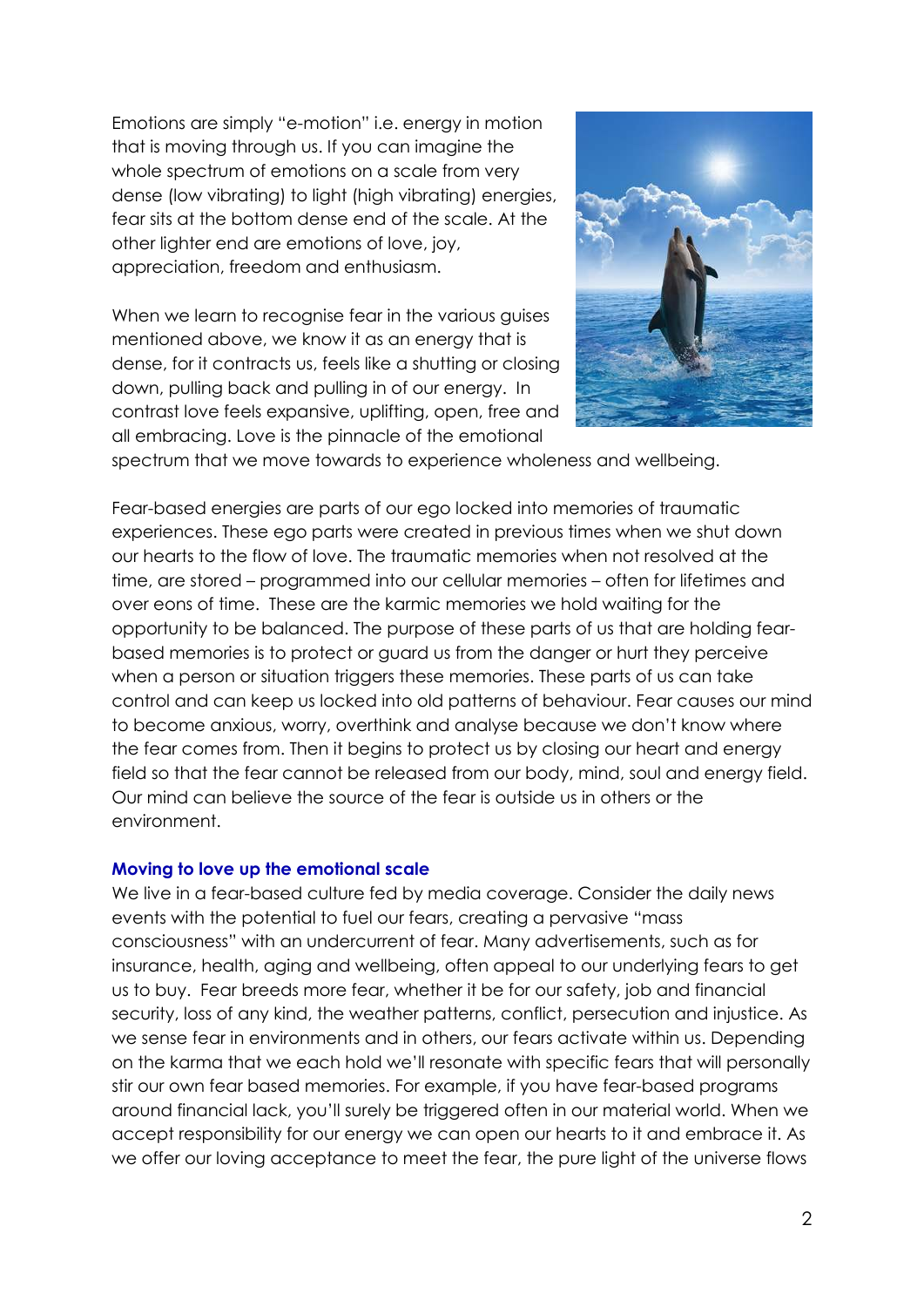in. The higher vibration of love and light meets the fear restoring all energy to your soul's unique resonance. The fears dissolve.

Presently fear continues to be a very powerful force in shaping our world, inciting wars, genocide, religious conflict and much more. To begin to change we can each play a part by the choices we make every day – to see fear for what it really is and transform fear to love.

*Can you even begin to imagine a world driven by love-inspired choices instead of fear?* 

**As we learn to recognise and consciously choose to shift the denser (low vibrating) fear energies and allow love to flow again, our fears dissolve. I hope these 5 steps and the free audio may assist you.** 

**5 Steps to Dissolving Fear with Love Process** 

#### **1. Review the choices and decisions you make every day**.

*How many choices in life do you currently make based on fear?*  If you want to change how this looks you will need to **make a commitment to change**. It will probably need some courage as well, for our fears can seduce us into remaining "safe" in our old comfort zones – which is exactly why they were originally created. The higher perspective is that each fear challenges us to grow and evolve into more of our true nature.

**2. Recognise and acknowledge the fear**, especially if it presents in the more subtle guises that I mentioned in the opening paragraph, that are fear-based. Connect to this part and name it!

**3. Welcome your fear.** Do not judge, criticise or deny it exists. Indeed it is showing up for this opportunity to release its hold on you that is preventing you from moving forward in any area of your life. When a fear part shows up strongly it can seem like it is who we are. Accept it as a part of your ego nature - unresolved energy trapped in karmic memories that you hold as a soul - just an old program – a memory, stopping the flow of joy, peace, love, abundance and fulfilment in your life – be it in relationships, finances, work, career, business, home and travel.

**4. Accept and believe that the energy of love transforms fear.** You are simply moving energy up the scale to the lightness, warmth and freedom felt in open-hearted love.

**5. The "Transform fear to love" Process. Download FREE audio MP3 to assist you**  Ctrl+Click http://www.soulpower.net.au/transform-your-fears.php **Transfer it to a portable device so you can use at any time. It's best to listen when you're feeling the fear.** *You can't do this process too many times!* 

The process uses breath work, focused intention and your will power, calling on the Universal Laws of Energy and the Divine assistance always there for your asking.